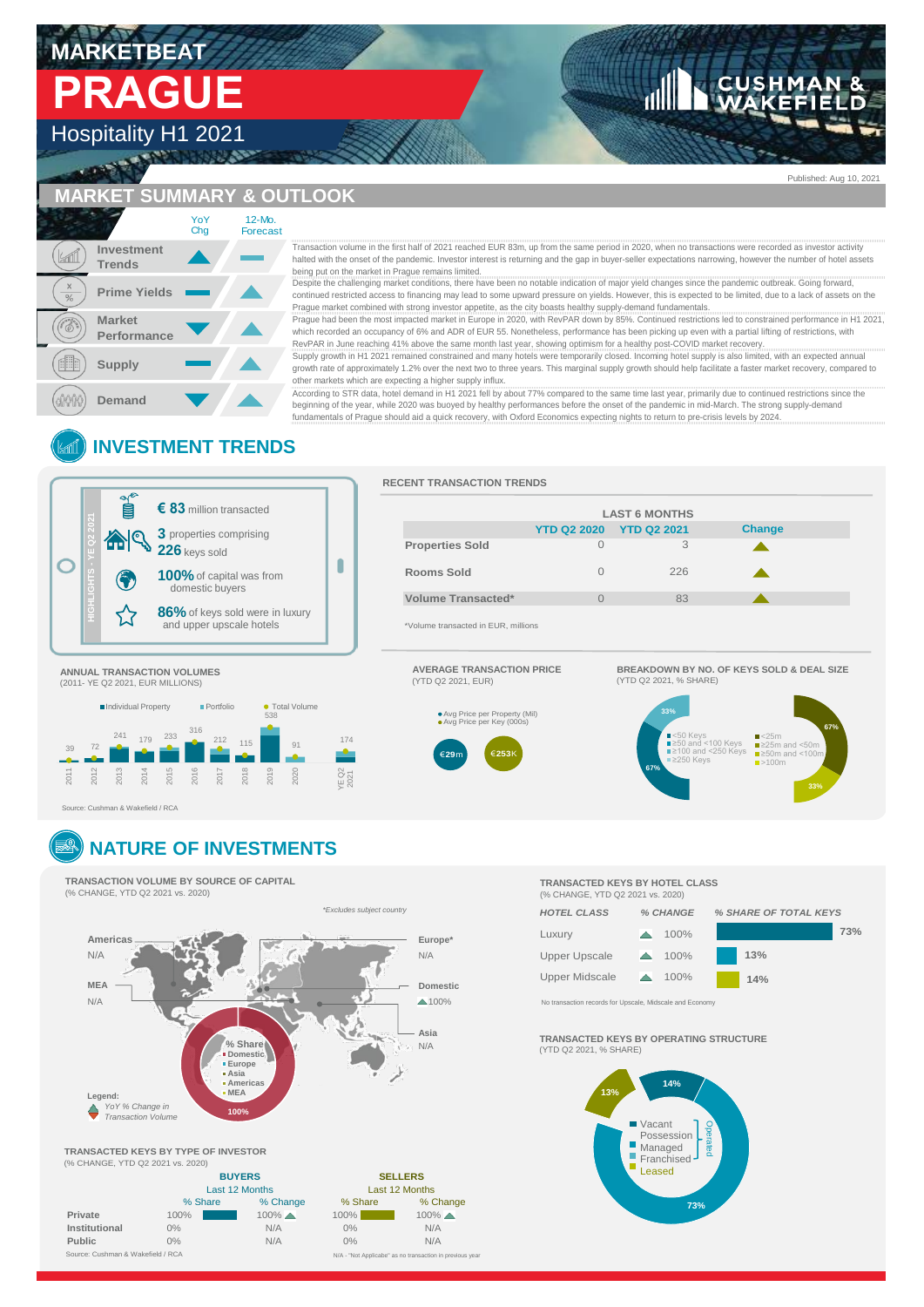# **MARKETBEAT  PRAGUE**

Hospitality H1 2021

# **MAJOR DEALS**

**SELECTED MAJOR HOTEL TRANSACTIONS (PRAGUE, 2018 - Q2 2021)**

| $\frac{1}{27}$<br>Year | 醧<br><b>Property</b>                          | <b>Market</b> | <b>Keys</b> | <b>Buyer</b>                                  | 3<br><b>Buyer</b><br><b>Origin</b> | $\circledcirc$<br>$\sim$<br><b>Seller</b>                    | <b>Seller</b><br>Origin |
|------------------------|-----------------------------------------------|---------------|-------------|-----------------------------------------------|------------------------------------|--------------------------------------------------------------|-------------------------|
| 2021                   | W Hotel Evropa Development<br>(90% of shares) | Prague 1      | 165         | FJ Investment a.s.                            | CZE                                | Julius Meinl Group                                           | AUT                     |
| 2020                   | Carlo IV                                      | Prague 1      | 152         | Covivio                                       | <b>FRA</b>                         | Varde Partners                                               | <b>USA</b>              |
| 2020                   | <b>B&amp;B Hotel Praque City</b>              | Prague 8      | 160         | Primonial REIM                                | <b>FRA</b>                         | Financiere B&B Hotels                                        | <b>FRA</b>              |
| 2019                   | Penta Hotel Prague                            | Prague 8      | 227         | Aroundtown                                    | DEU                                | New World Development                                        | <b>HKG</b>              |
| 2019                   | Panorama Hotel                                | Prague 4      | 440         | S+B Gruppe                                    | AUT                                | Corinthia Hotels International                               | <b>MLT</b>              |
| 2019                   | K+K Central<br>K+K Fenix                      | Prague 1      | 258         | InterGlobe Enterprises<br><b>Event Hotels</b> | IND/DEU                            | Goldman Sachs<br>Highgate Holdings, Inc.                     | <b>USA</b>              |
| 2019                   | Ibis Praha Old Town                           | Prague 1      | 288         | Amundi                                        | <b>FRA</b>                         | Cecopra a.s.                                                 | CZE                     |
| 2019                   | Hotel Don Giovanni                            | Prague 3      | 412         | Wenaasgruppen                                 | <b>NOR</b>                         | Mornington Capital                                           | <b>GBR</b>              |
| 2019                   | <b>InterContinental Prague</b>                | Prague 1      | 372         | R <sub>2</sub> G                              | CZE                                | <b>Best Hotel Properties/</b><br><b>Westmont Hospitality</b> | SLK/CAN                 |
| 2018                   | Sugar Palace (Adaptive Reuse)                 | Prague 1      | 175         | <b>UBM</b>                                    | AUT                                | UralNefteGazStroj                                            | <b>RUS</b>              |
|                        | Course: Cushman & Waksfield                   |               |             |                                               |                                    |                                                              |                         |

Source: Cushman & Wakefield